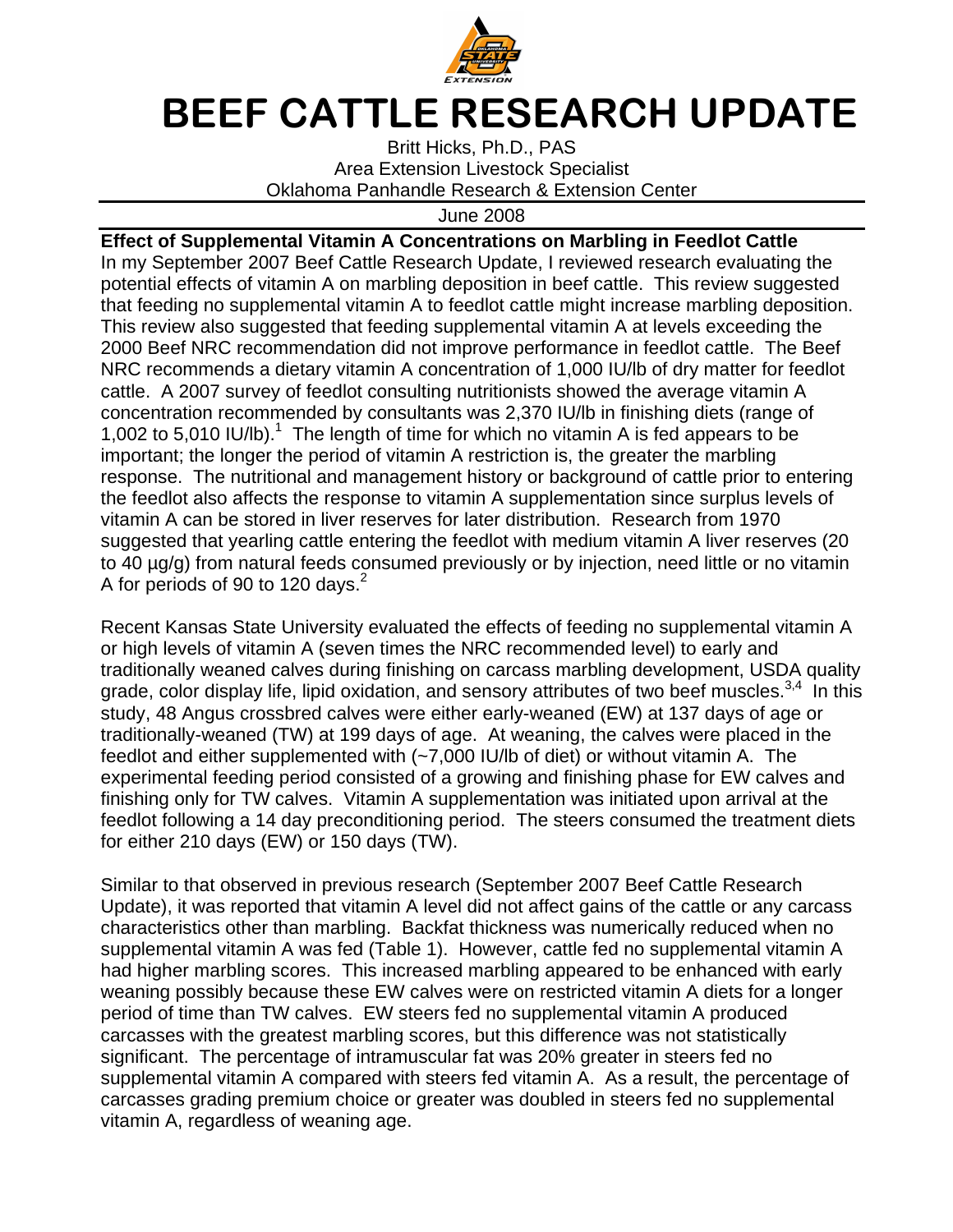|                             | High Vitamin A     |             | No Vitamin A       |             | P-values |      |         |
|-----------------------------|--------------------|-------------|--------------------|-------------|----------|------|---------|
|                             | <b>Weaning Age</b> |             | <b>Weaning Age</b> |             |          |      | Vit A x |
| Item                        | Early              | Traditional | Early              | Traditional | Vit. A   | Wean | Wean    |
| Backfat thickness, in.      | 0.46               | 0.43        | 0.36               | 0.33        | 0.33     | 0.74 | 0.98    |
| Marbling Score <sup>1</sup> | 430                | 440         | 480                | 450         | 0.03     | 0.04 | 0.77    |
| Intramuscular fat, %        | 4.8                | 4.8         | 6.2                | 5.3         | 0.01     | 0.03 | 0.73    |
| Premium Choice and Prime, % | 17                 | 18          | 36                 | 36          |          |      |         |

**Table 1.** Carcass traits of steers weaned at either early or traditional ages fed diets with or without supplemental vitamin A.

 $\sqrt[4]{1}$ Marbling score: 400 = Small<sup>00</sup>, 500=Modest<sup>00</sup>, etc. Source: Arnett et al., 2008

These researchers also reported that steaks from calves supplemented with high vitamin A levels had less desirable visual display color scores than steaks from calves fed no supplemental vitamin A on all days of display for Longissimus lumborum steaks (strip loin steaks; Figure 1) and on days 2 through 6 for *Triceps brahcii* steaks (chuck muscles; Figure 2). Lipid oxidation was higher for both muscles after 7 days of display in steaks from steers fed high levels of vitamin A (Figure 3). This increase in lipid oxidation indicates that retail shelf life would be reduced. No differences in tenderness, as measured by Warner-Bratzler shear force, between vitamin A treatments were observed for either muscle. There were also no differences in sensory panel attributes for the *Triceps brahcii* steaks (used trained sensory panels). However, *Longissimus lumborum* steaks from steers supplemented with high vitamin A levels had lowers sensory panels scores for myofibrillar tenderness and connective tissue amount.



In summary, it was concluded that feeding diets with no supplemental vitamin A to feedlot cattle for at least 150 days is a safe and effective method of improving carcass marbling and USDA quality grades without increasing external fat thickness. This data suggested that the benefits of feeding no supplemental vitamin A were enhanced with early weaning and (or) restricting vitamin A for up to 210 days. In addition, vitamin A restriction during finishing appears to have the potential to increase color display life and reduce lipid oxidation in